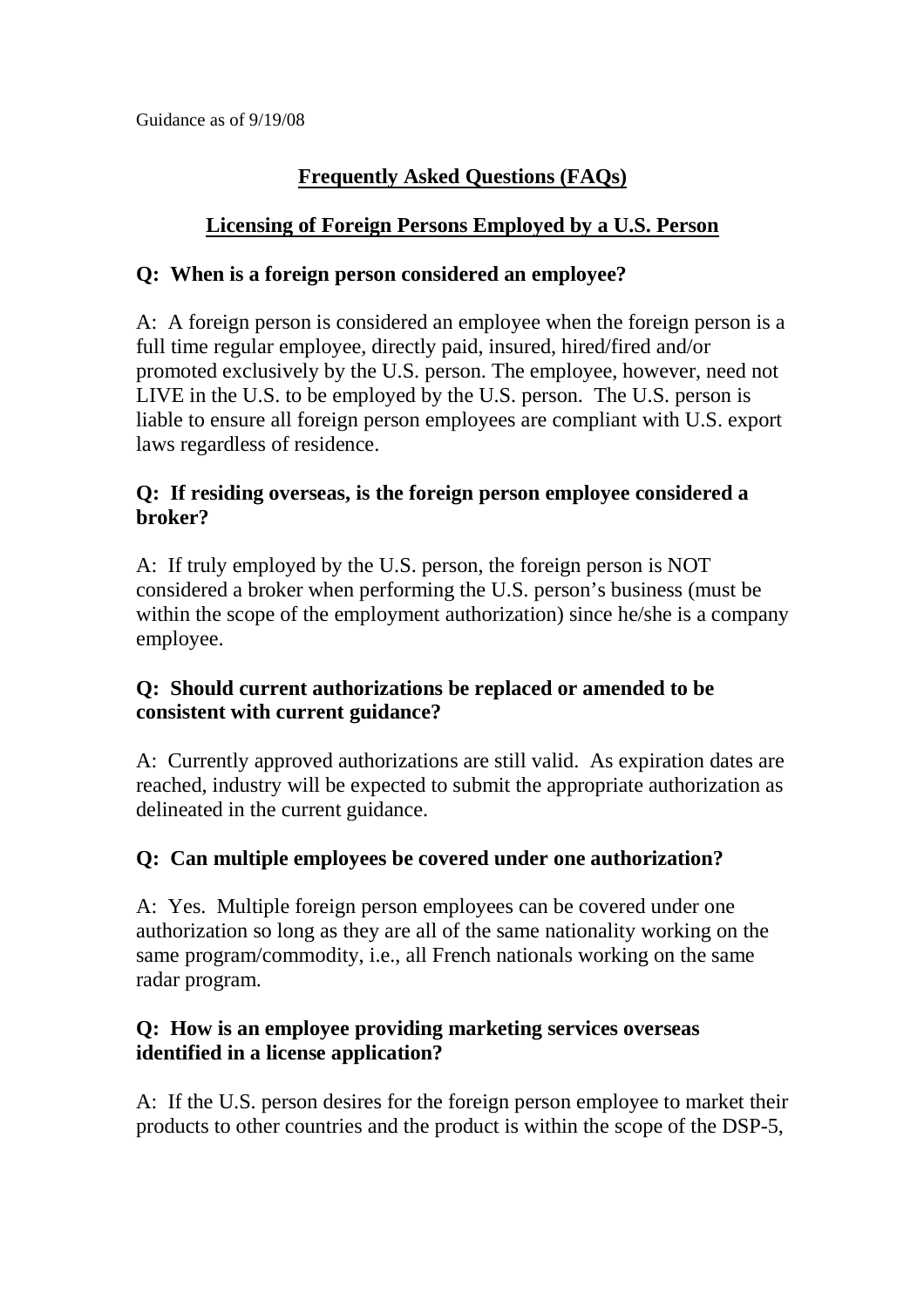Guidance as of 9/19/08

the U.S. person should obtain a license to market a particular technology to a particular country identifying the foreign person employee as a foreign consignee. Once the marketing license is approved the foreign employee may perform his/her job duties. The case number of the employment DSP-5 should be identified in the marketing license application.

### **Q: What if the foreign person's place of birth is different from the country he/she now resides in and holds citizenship from?**

A: This would bring into question the issue of dual nationality and whether the individual had ties to his country of birth which would indicate a degree of loyalty and allegiance to that country. The license would be considered on the basis that it could be an export to both countries. Normally, this does not present a problem unless the country of birth is proscribed under 22 CFR 126.1 in which case we have to secure additional information to confirm lack of significant ties to the country of birth.

## **Q: What value should be entered on the license application?**

A: DDTC suggests identifying the foreign person employee's annual salary and/or value of the technical data/defense services transferred/received.

## **Q: How should the foreign person employee of a U.S. person be identified in the TAA or MLA?**

A: The agreement holder must amend the agreement to specifically identify the foreign person employees of all U.S. signatories. The statement should be made in 22 CFR 124.7(4) with other statements regarding transfer territory. If the foreign person employees are not already identified, this statement should be included in the next amendment submitted to DDTC for approval.

## **Q: Who should sign the DSP-83 for the transfer of U.S. classified information?**

A: The U.S. person and the foreign person employee must execute the DSP-83 when the transfer of U.S. classified information is required. DDTC may require the foreign government to execute the DSP-83 on a case-by-case basis.